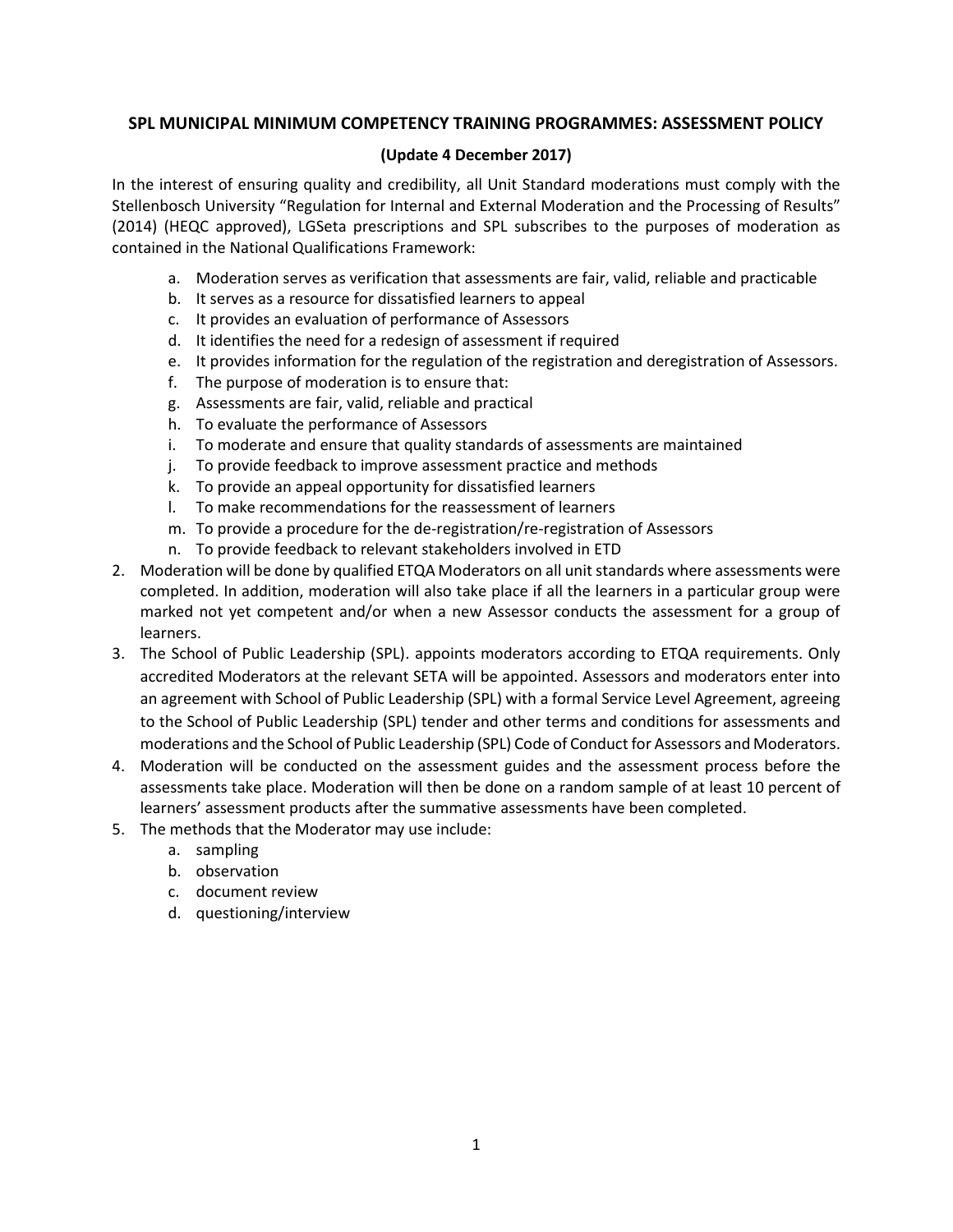6. The moderation process is depicted in the following diagram: